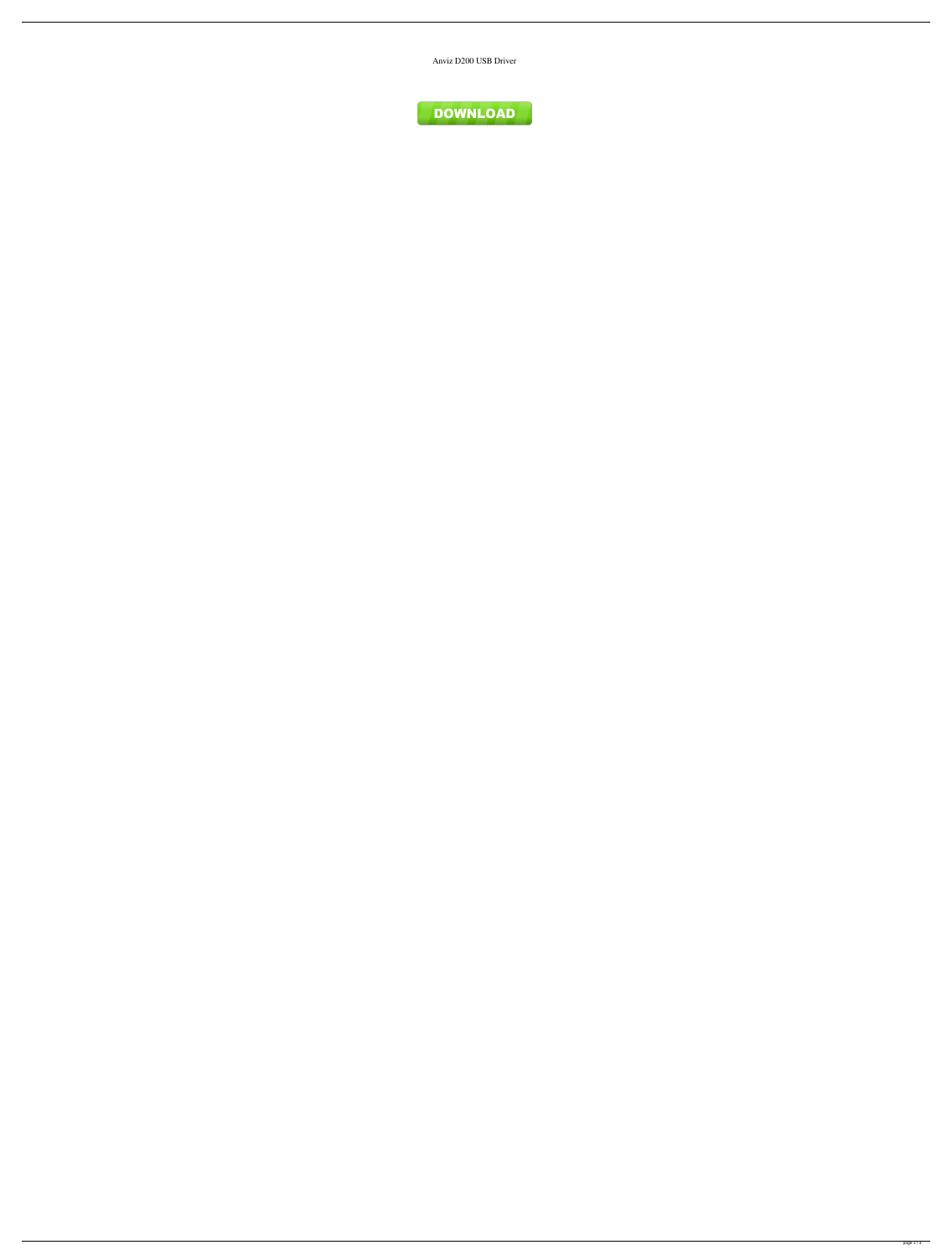There is also a growing need for biometric sensor solutions, according to Gartner. Our system is built on a high-speed, low-power SoC, and it features a master-slave core architecture. The master core holds the code and data, and the slave core processes the data that is sent by the master. The core is designed for ultra-low power and high performance, and it utilizes a sophisticated algorithm to process the biometric data. The master core can also provide a remote access control, and it can connect to the Internet to receive real-time status updates. The core measures biometric data and sends the processed data to the slave core when a user is authenticated. The core can then generate the biometric signature that will be sent to the gateway to verify if the user is who he or she claims to be. The gateway will send the user's digital signature back to the master core, and if the signature matches, the user can then pass through the access control. The gateway will also send out the real-time status information, and the users will receive an alarm notification when the system fails. \*\*Features\*\* - The system utilizes a multi-core architecture with a master/slave core architecture - It is built for ultra-low power and high performance - It is designed for biometric authentication - It utilizes a sophisticated algorithm to process biometric data - It can process biometric data in real-time and generate the digital signature - It can connect to the Internet to receive real-time status updates - It provides a remote access control for users that have lost their remote keys - It can generate alarm notifications when the system fails - It can help the user maintain a security profile and perform self-help tasks to protect against threats - It can be used in a variety of environments, including public venues, airports, hotels, hospitals, factories, etc. - It has a low-cost, low-power (0.65 mW/s) SoC and a low cost x86 processor - It is packaged in a small size that can be easily mounted \*\*Application\*\* - Users can use biometric data to access facilities - People with disabilities can use their biometric data to access facilities -